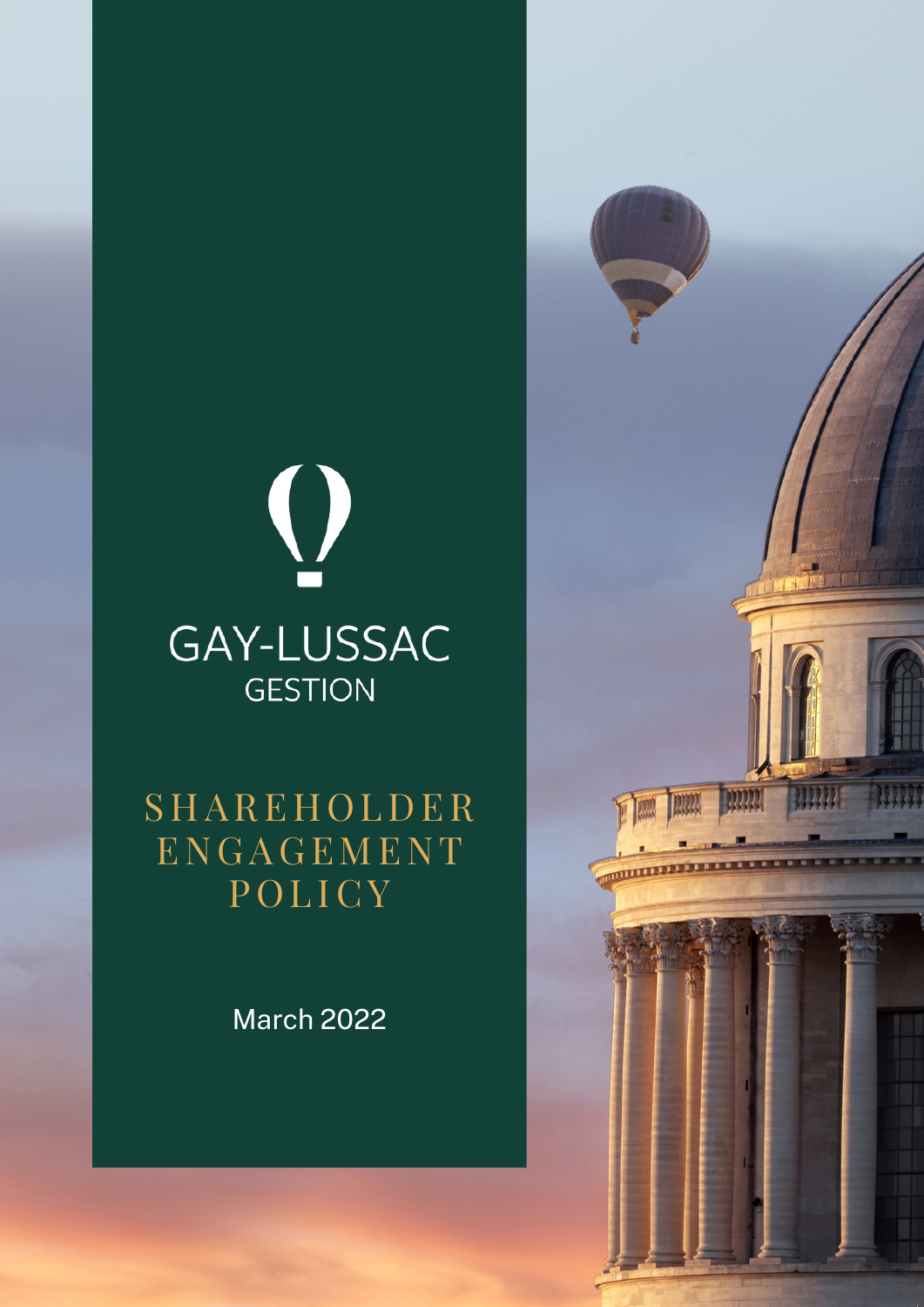# Gay-Lussac Gestion

# Shareholder Engagement Policy / Stewardship Policy

# Table of Contents

# **Editorial History**

| <b>Nersion</b> | Date             | Editor        | <b>Description</b> |
|----------------|------------------|---------------|--------------------|
|                | October, 27 2020 | Edwin Faure   | New procedure      |
| 2.0            | March, 15th 2022 | Daphné Parant | Update procedure   |

## Approval and Release

| <b>Nersion</b> | <b>Validation Date</b> | Approval            |
|----------------|------------------------|---------------------|
|                | November, 17th 2020    | <b>ESG Commitee</b> |
| 2.0            | March, 23th 2022       | Compliance          |

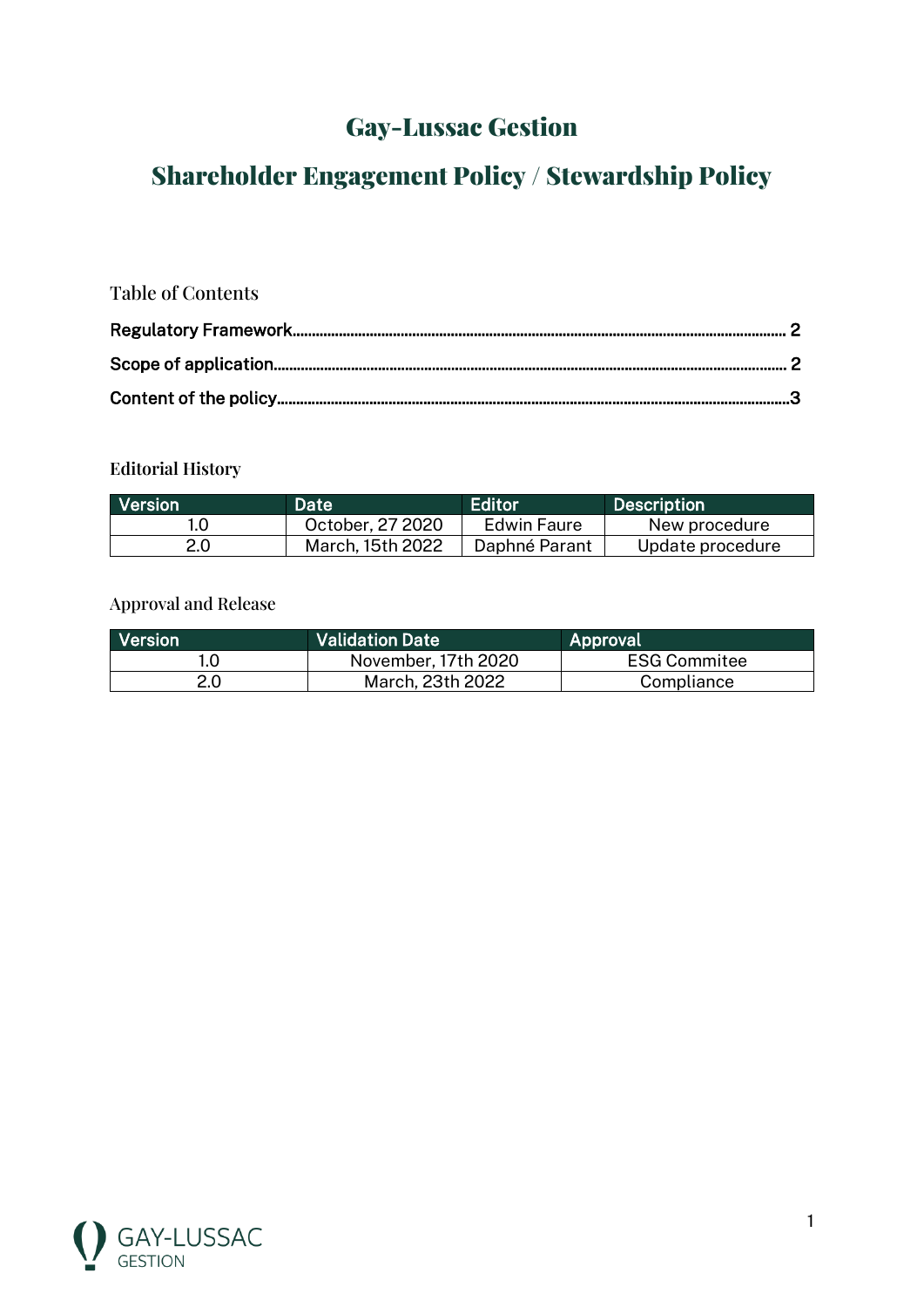#### **REGULATORY FRAMEWORK**

The principles of the shareholder engagement policy, stemming from Directive (EU) 2017/828 amending Directive 2007/36/EC "Shareholders' Rights" ("SRD II" or "DDA II") are integrated into the legislative part of the Monetary and Financial Code (CMF art. L. 533-22) and that of the Insurance Code (CAs art. L. 310-1-1-2) by Article 198 of the "Pacte Act" no. 2019-486 of May 22, 2019 (v. Bull. no. 526-2, June 2019, p. 37). Decree no. 2019- 1235 of November 27, 2019 continued its transposition, at the regulatory level.

The Autorité des Marchés Financiers (AMF) has also taken up these elements relating to shareholder engagement, notably through Position - Recommendation DOC-2020-03, applicable to portfolio management companies (PMCs).

## **SCOPE OF APPLICATION**

#### 1. Portfolio management company

This concerns asset management companies that manage UCITS and/or AIFs subject to the AIFM directive (COMOFI art. L 533-22 §I) or mandates.

Investments in shares (listed and unlisted) are concerned by the shareholder engagement policy.

#### 2. Institutional investors

These are :

- insurers:
	- who, in the form of direct insurance, enter into commitments whose the execution of which depends on the duration of human life, undertake to pay a capital sum in the event of marriage or the birth of children, or call for savings with a view to capitalization and to this end contract specific commitments;
	- which reinsure the commitments mentioned above (L 310-1-1-2 §I insurance code);
- supplementary occupational pension funds (L 385-7-1 code des assurances).

The Insurance Code strictly applies the scope defined by the Directive. The commitment policy therefore relates exclusively to "shares traded on a regulated market" (L 310-1-1 §I insurance code).

#### Article L310-1-1-2 (I) of the Insurance Code:

"I.- The companies mentioned in 1° of Article L. 310-1 and those mentioned in 1° of III of Article L. 310-1-1 which reinsure the commitments mentioned in 1° of Article L. 310-1 are subject to the provisions of I of Article L. 533-22 of the Monetary and Financial Code, insofar as they invest in shares admitted to trading on a regulated market, either directly or through the intermediary of a portfolio management company mentioned in Article L. 532-9 of the same code, with the exception of those which exclusively manage AIFs

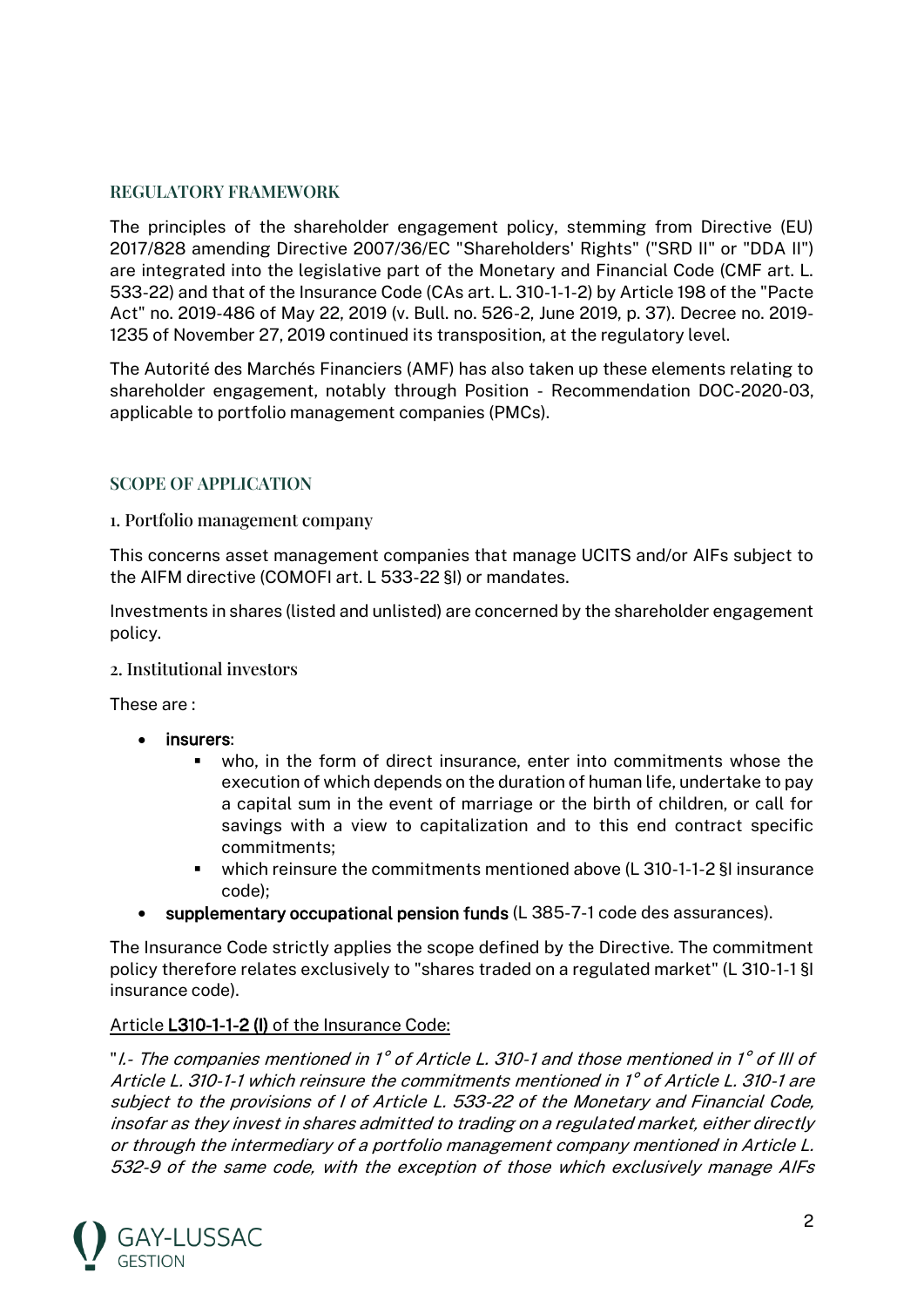covered by I 3 of article L. 214-167 of the said code, AIFs covered by IV of article L. 532-9 of the same code, AIFs covered by the second paragraph of III of article L. 532-9 of the same code or which manage other collective investments mentioned in Article L. 214-191 of the same code, or an investment firm which provides the investment services mentioned in 4° of Article L. 321-1 of the same code".

In addition, the Shareholder Rights Directive establishes a mechanism that requires "institutional investors" to disclose "how the main elements of their equity investment strategy are consistent with the profile and duration of their liabilities, in particular their long-term liabilities, and how they contribute to the performance of their medium and long-term assets".

This obligation concerns the same "institutional investors" as those who are subject to the obligation to implement a commitment policy.

# **CONTENT OF THE POLICY**

The commitment policy described by article R.533-16 §I (in application of art. L.533-22) comprises six elements including the voting policy (which management companies were already required to implement on the basis of the former regulations):

- 1. Monitoring of strategy, financial and non-financial performance, risks, capital structure, social and environmental impact and corporate governance;
- 2. Dialogue with the companies held;
- 3. The exercise of voting rights and other rights attached to shares; (AFG note: limited to shares held by the mandates and funds listed above)
- 4. Cooperation with other shareholders;
- 5. Communication with relevant stakeholders;
- 6. Prevention and management of actual or potential conflicts of interest in relation to their engagement.

The "comply or explain" principle is recalled both in the legislation and in the regulations (L 533-22 §I and R 533-16): "one or more of these items of information may not be included in the engagement policy if the reasons for their exclusion are given". This possibility thus allows a player to limit the scope of voting on a certain type of shares (quotation, geographical area, etc.).

In addition, each year, the SGP must present a report on the implementation of the shareholder engagement policy. This report, which is made available free of charge on the management company's website (art. R 533-16 §III), must in principle include a list of items set by decree. This list essentially concerns the "voting rights" component of the commitment policy (art. R 533-16 §II of the CMF):

"1° A general description of the manner in which voting rights have been exercised;

2° An explanation of the choices made regarding the most important votes;

3° Information on the possible use of services rendered by voting advisors;

4° The orientation of the votes cast during the general meetings; this information may exclude votes that are insignificant because of their purpose or the size of the holding in the company;"

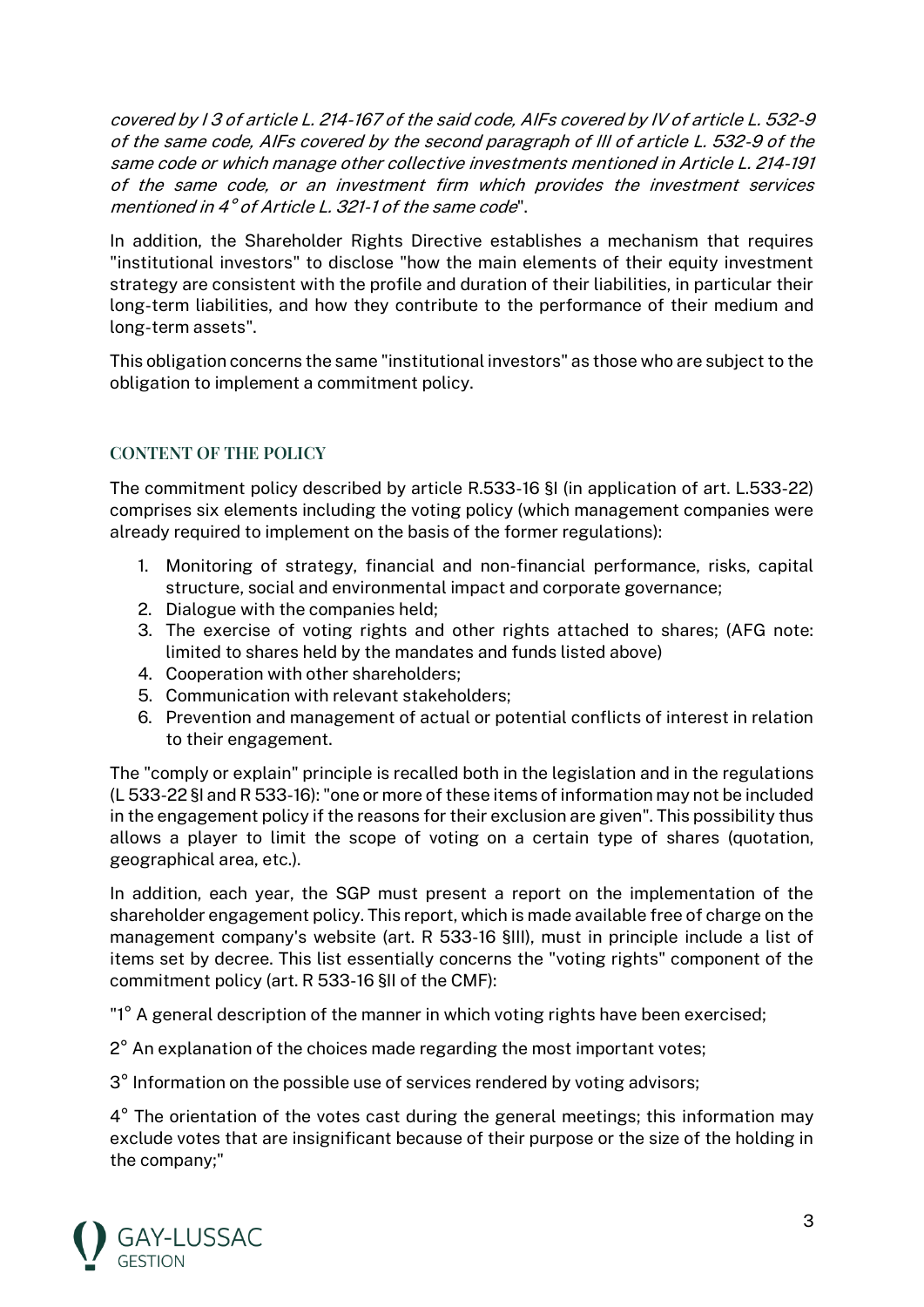Gay-Lussac Gestion's shareholder engagement policy, described below, is part of the company's ESG policy, available on the website. The latter includes the extra-financial commitments of the company, both at the head office and in the Belgian branch.

**1. Monitoring of strategy, financial and non-financial performance, risks, capital structure, social and environmental impact and corporate governance** 

Gay-Lussac Gestion is committed to exercising its responsibility as a shareholder in the interest of the holder. In addition to financial analysis, the management team ensures that ESG criteria are taken into account for investors.

As part of its analytical work, the management team regularly monitors issuers. As such, it keeps abreast of their communications as soon as possible, attends their events (investor presentations, trade shows, conferences, webcasts, site visits, etc.) and may communicate directly with their management bodies. The purpose of these approaches is to better understand the companies' strategy, collect the most recent information, and ensure that issuers take into account non-financial criteria.

This multi-criteria monitoring allows the management team to refine its analyses and to pay particular attention to the respect of ESG criteria by issuers, as defined in the Gay-Lussac Gestion ESG policy.

## **2. Dialogue with the companies held**

Through its regular dialogue with issuers, Gay-Lussac Gestion encourages them to publicly report on their strategy. Gay-Lussac Gestion always encourages the transparency of issuers. In this respect, Gay-Lussac Gestion may invite the latter to clarify any controversy, any dysfunction or any element misunderstood by the financial community.

As mentioned above, the dialogue with the companies held can take different forms: individual or collective meetings, telephone exchanges, electronic exchanges, etc.

In the event of a controversy being detected, Gay-Lussac Gestion's managers review the exposure of their funds/mandates to the company in question and evaluate the opportunity to maintain and/or reduce this exposure in whole or in part.

#### **3. Exercise of voting rights and other rights attached to shares**

#### Organization of the exercise of voting rights

The persons authorized to exercise the voting rights during the general meetings of the issuers are the directors of Gay-Lussac Gestion, the managers of Gay-Lussac Gestion, as well as the analysts of Gay-Lussac Gestion after authorization of the directors or managers of Gay-Lussac Gestion.

Due to the high cost of exercising voting rights, Gay-Lussac Gestion has decided to exercise these rights in the following cases :

- within the framework of the employee savings activity: Gay-Lussac Gestion has decided to exercise all the voting rights attached to the shares held within the FCPE,
- within the framework of the UCITS management activity: Gay-Lussac Gestion has decided to exercise all the voting rights attached to the shares held within the FCP,

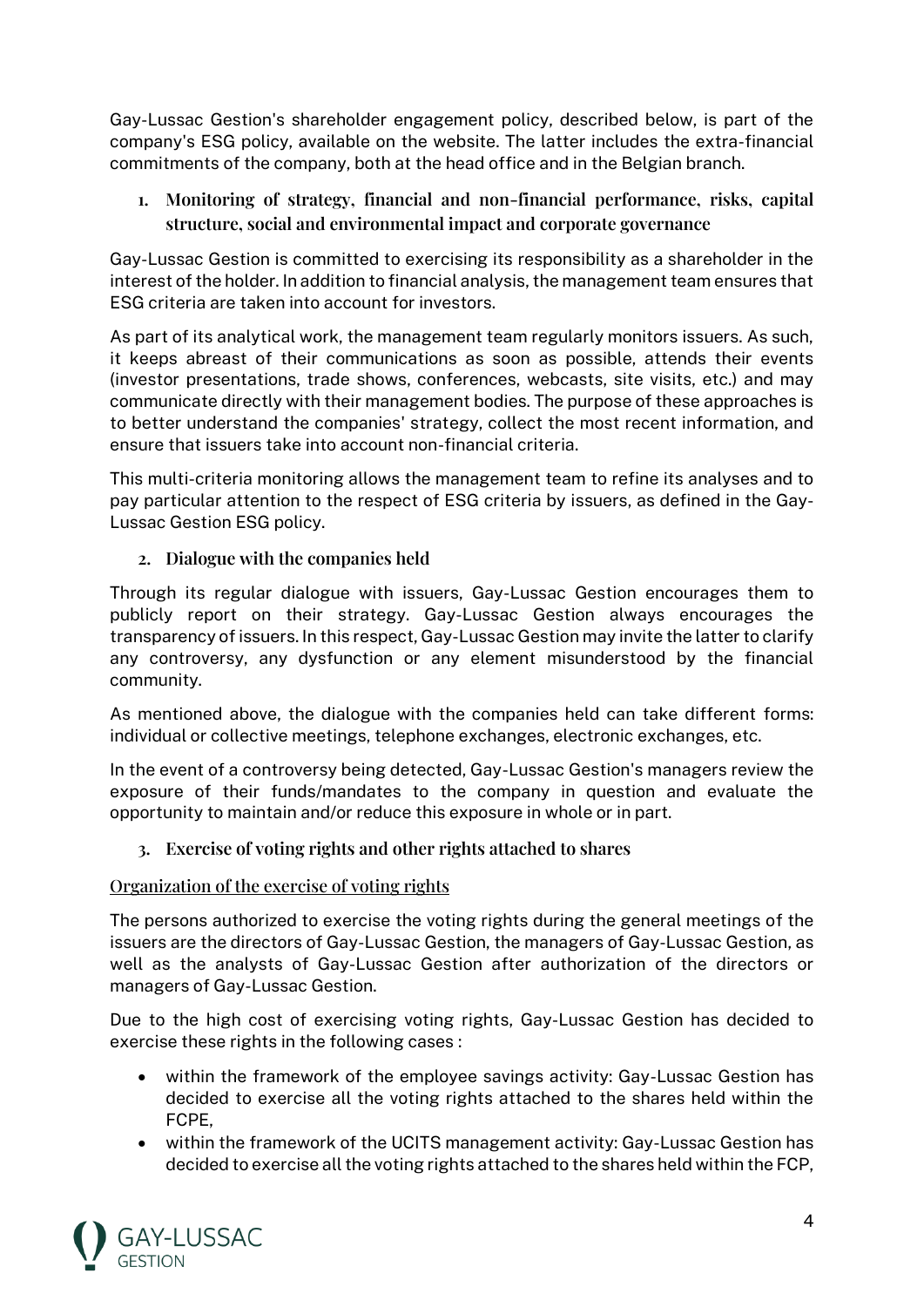in particular in Zone 1 (France) because of the procedures linked to the use of proxy voting,

• within the framework of the private management activity: on request of the client.

As far as foreign securities are concerned, Gay-Lussac Gestion may decide not to exercise its voting rights when this implies a blocking of the securities which could be prejudicial to the holder.

Gay-Lussac Gestion uses various means at its disposal to exercise its voting rights: physical participation in meetings, voting by mail, voting by proxy, power of attorney to the Chairman.

#### The principles of the voting policy

Gay-Lussac Gestion relies on the "Recommendations on Corporate Governance" of the French Management Association as well as on the Afep-Medef code in order to determine the orientation of its votes during the general meetings of the issuers.

The management team's selection of stocks is based on rigorous criteria, of which the quality of management is one. There is no reason to oppose the resolutions that the management submits for approval at general meetings. Nevertheless, Gay-Lussac Gestion maintains a duty of vigilance and will pay particular attention to resolutions that the management team considers contrary to the final interest of the holder.

The general principle of the voting policy is always to defend the exclusive interest of the shareholder.

Gay-Lussac Gestion can therefore, on a case-by-case basis, study the resolutions submitted to the approval of the shareholders during the general meetings. It may concern, in particular, resolutions on the points listed below:

• Decisions entailing a modification of the articles of association :

Gay-Lussac Gestion is in favor of the "one share, one vote" principle.

Any modification of the statutes respecting this principle as well as the standards of good governance and the respect of the shareholders' information rights will be welcomed.

Gay-Lussac Gestion is not in favor of any resolution introducing double and/or multiple voting rights because it could then allow to gain control of the capital of a company with a minority holding. However, the Florange law encourages the attribution of double voting rights to reward long-term shareholding (two years). French companies will therefore be analyzed considering this legal framework.

In the same way, Gay-Lussac Gestion does not welcome the limitation of voting rights or the shares with increased dividend. The modification of the articles of association aiming at the creation of preference shares is analyzed according to the particular conditions attached to these new shares. Gay-Lussac Gestion is unfavorable, and this in the interest of minority shareholders, to the existence of devices allowing any company to protect itself from a hostile public offer. Changes in the company's articles of association relating to the mode of administration of the company (Board of Directors, Management Board/Supervisory Board) will be analyzed on a case-by-case basis. In general, Gay-

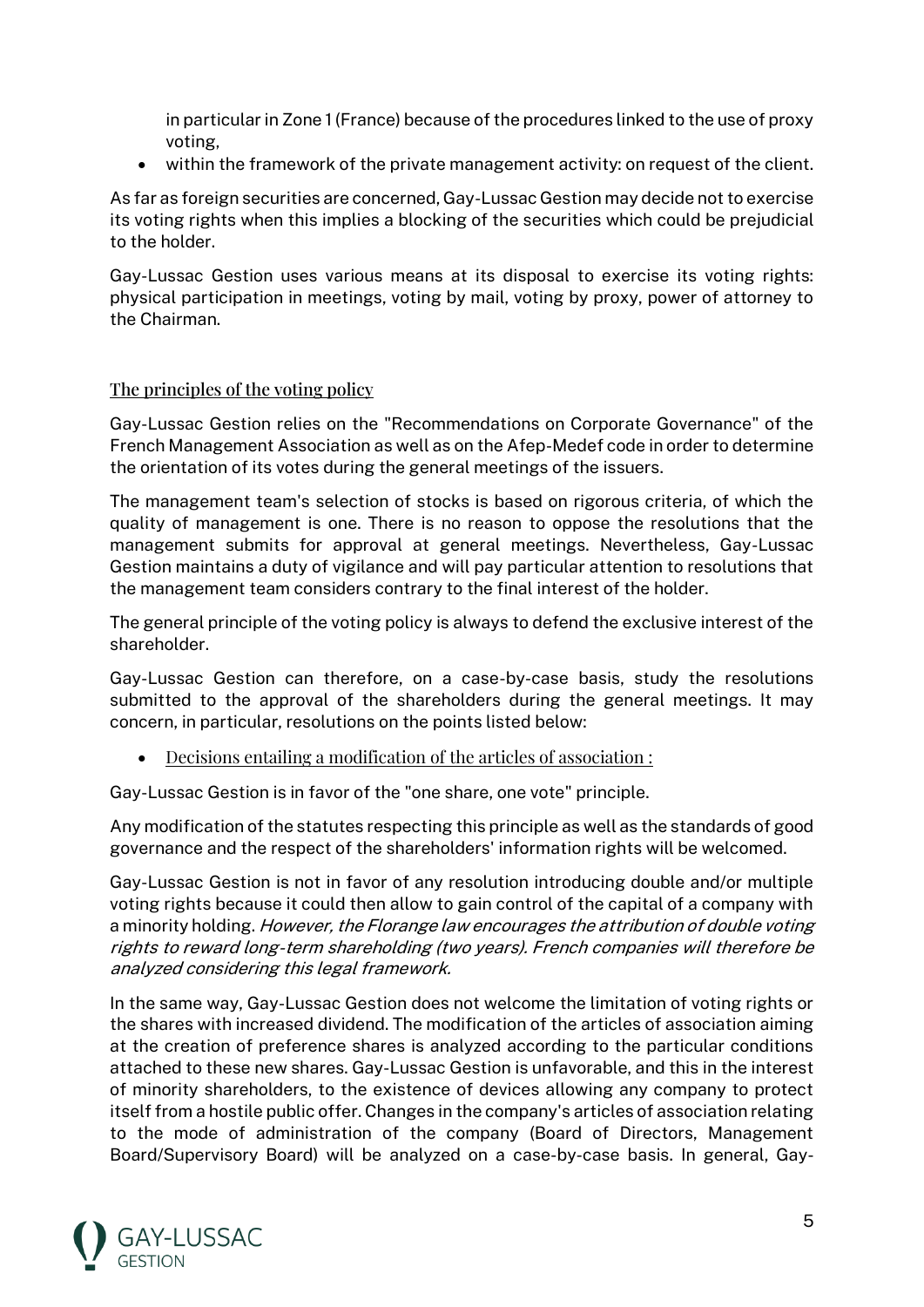Lussac Gestion is in favor of explaining the reasons for and the consequences of all resolutions, in particular those relating to statutory modifications.

• Approval of the accounts and allocation of the result :

The principle proposed for the approval of the corporate accounts is that of the integrity of the accounts.

The information provided by the companies must be accessible, sincere and coherent, and the strategy presented must be readable and stable. Subject to the above, Gay-Lussac Gestion will respect the proposals of the Management Boards or Boards of Directors on the resolutions to approve the accounts, the management and the discharge. Proposals for distribution will be analyzed on a case-by-case basis, always in the interest of the shareholders.

Gay-Lussac Gestion requires the greatest transparency concerning the individual remuneration (direct, indirect or deferred) of the company's main executives. The nonpublication of this information can lead to a negative vote of Gay-Lussac Gestion on the resolutions submitted to the vote. In France, the Sapin 2 law has made it compulsory for companies listed on a regulated market to vote on the remuneration of executives in the General Meeting, both a priori (on the principles of remuneration) and a posteriori (on the application of these principles by the Board).

The executive compensation policy and any changes (upwards or downwards) must be linked to the company's operating performance and intrinsic value. Social and environmental performance criteria may be included in the calculation of executive compensation. The policy of granting stock options must be motivating and retain the loyalty of the management. Gay-Lussac Gestion will reject plans that do not present precise allocation criteria, the number of beneficiaries and an exaggerated discount compared to the share price.

The attribution of free shares must meet the same requirements as stock options. It does not seem desirable a priori that they exceed 2% of the company's capital. The remuneration of non-executive directors (directors' fees) should be based on the number and attendance of board members and should increase in line with the dividend. In general, the overall amount of remuneration of executives and directors should be consistent with the standards and practices in force in the country and the sector, and be proportionate to the company's capacity.

• Appointment and dismissal of corporate bodies:

Gay-Lussac Gestion shares the recommendations on corporate governance defined by the Association Française de Gestion. In this context, it is desired that at least one third of the Board be composed of independent directors, free of interest. The director free of interest should not be in a situation of potential conflict of interest.

• Regulated agreements:

All agreements must be signed in the interest of all shareholders, which implies that they must be clearly detailed and strategically justified, and that their terms are fair with regard to the interests of all shareholders.

• Capital issuance and repurchase programs :

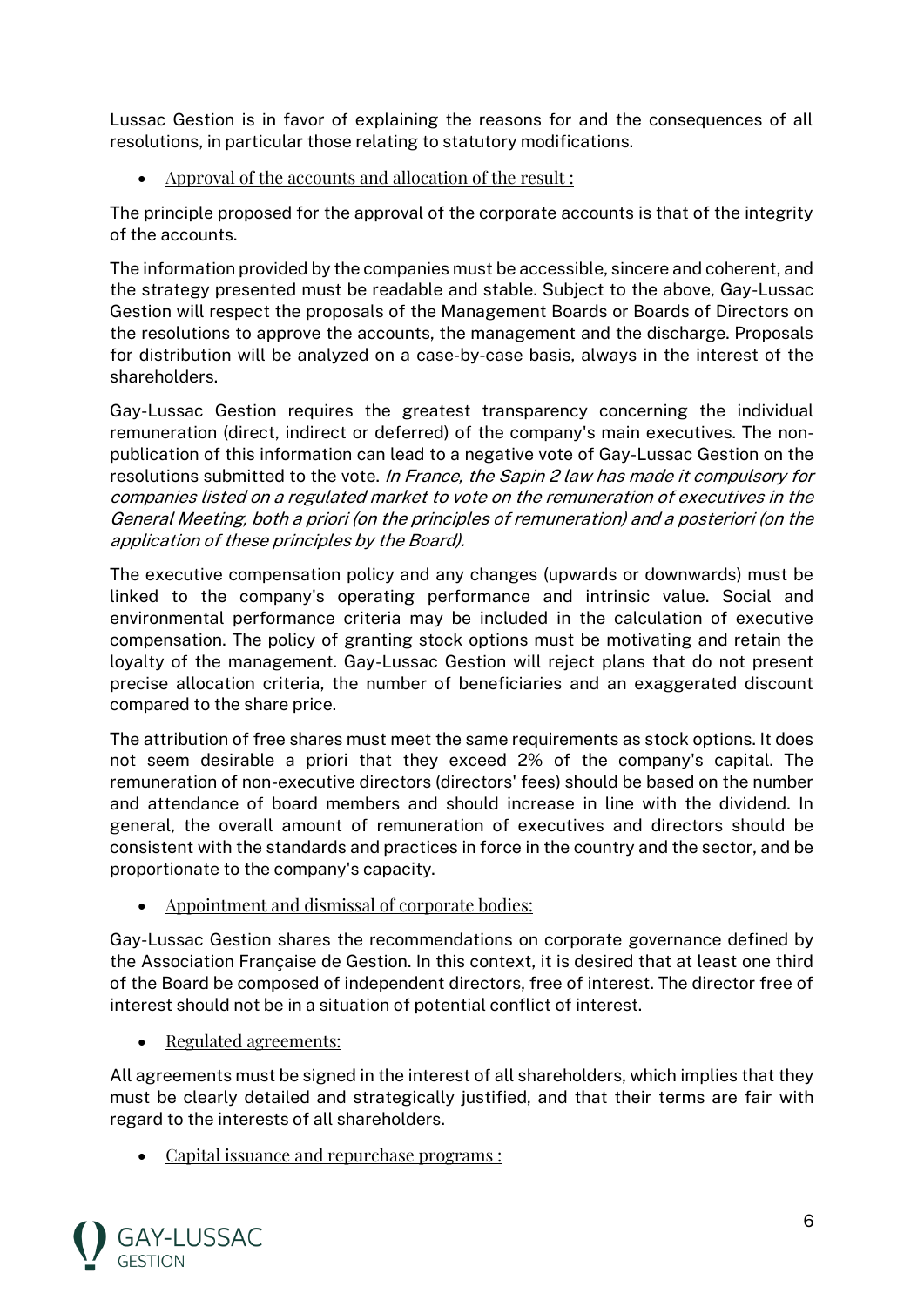- o Capital increases: the respect of shareholders' preferential subscription rights is fundamental during capital increases. In the light of the above, the issue of preference shares must be examined on a case-by-case basis. In this respect, Gay-Lussac Gestion will be a priori unfavorable to this type of resolution, because of the possible negative consequences for the equality between shareholders.
- o Negative consequences for the equality between the shareholders.
- $\circ$  Shares repurchase: the authorizations of share repurchases by the companies are accepted with the exception of those authorized during a public offer period.
- $\circ$  Strategic transactions: each capital transaction proposed to shareholders (contribution, merger, reserved issue) must be strategically justified and financially balanced. The manager analyzes them on a case-by-case basis.
- $\circ$  The association of managers and employees with the capital: the granting of options will be acceptable under the following conditions (AFG):
	- (i) annual allocation with exercise spread over several years subject to the achievement of objectives;
	- (ii) limitation of the amount, stock and flow, to 10% of the capital;
	- (iii) no discount;
	- (iv) no possibility of modification of the initial conditions of issue;
	- (v) Employee shareholding desirable but subscription carried out at a price level that is fiscally neutral for the company; (vi) authorizations for free shares examined on a case-by-case basis (possible dilutive effect).
- Appointment of statutory auditors:

The independence of the statutory auditors and the audit process will be a major point of attention.

• Any other specific type of resolution that Gay-Lussac Gestion wishes to identify:

Gay-Lussac Gestion will pay particular attention to all resolutions related to sustainable development issues, environmental and societal commitments and governance principles.

4. Cooperation with other shareholders

Always with the objective of defending the interest of the holder, Gay-Lussac Gestion does not refrain from cooperating with other shareholders present in the capital of an issuer. Such cooperation may take the form of a common front, possibly in the form of a shareholders' agreement, in the defense of minority shareholders, harmed in one way or another by the decision of an issuer.

Gay-Lussac Gestion takes care not to have a significant influence on the management of an issuer.

5. Communication with stakeholders

Within the framework of this shareholder engagement policy, Gay-Lussac Gestion may communicate with various relevant stakeholders. These are notably concerned:

• Financial management organisations and regulators (Association Française de Gestion, Autorité des Marchés Financiers, etc.),